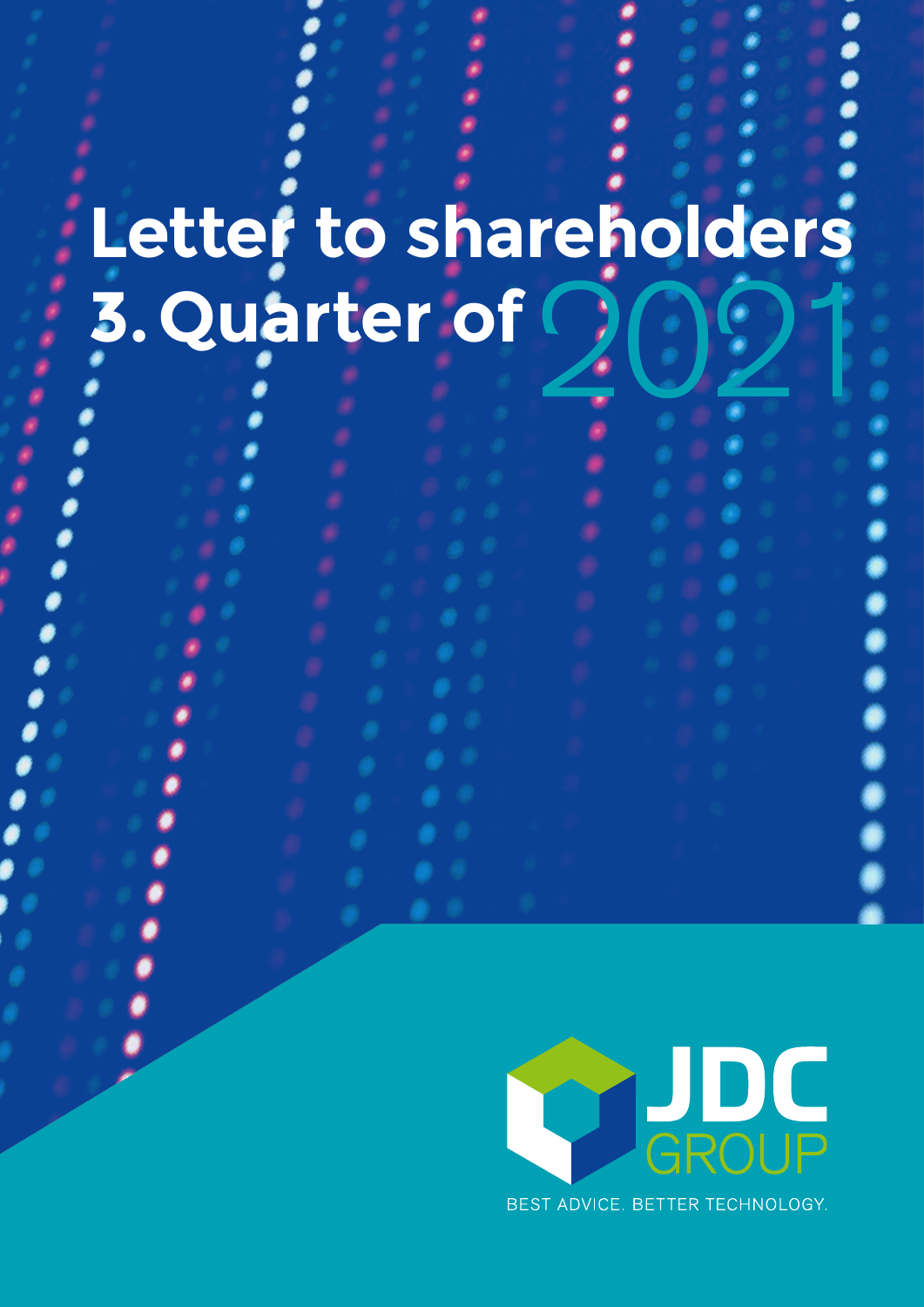**Stefan Bachmann** CDO

**ADY** 

**Ralph Konrad** CFO, CIO

GST.

 $\circ$  .

**JDC GROUP** FINANCIAL SERVICES | Annual Report 2007 **2**

**Dr. Sebastian Grabmaier** CEO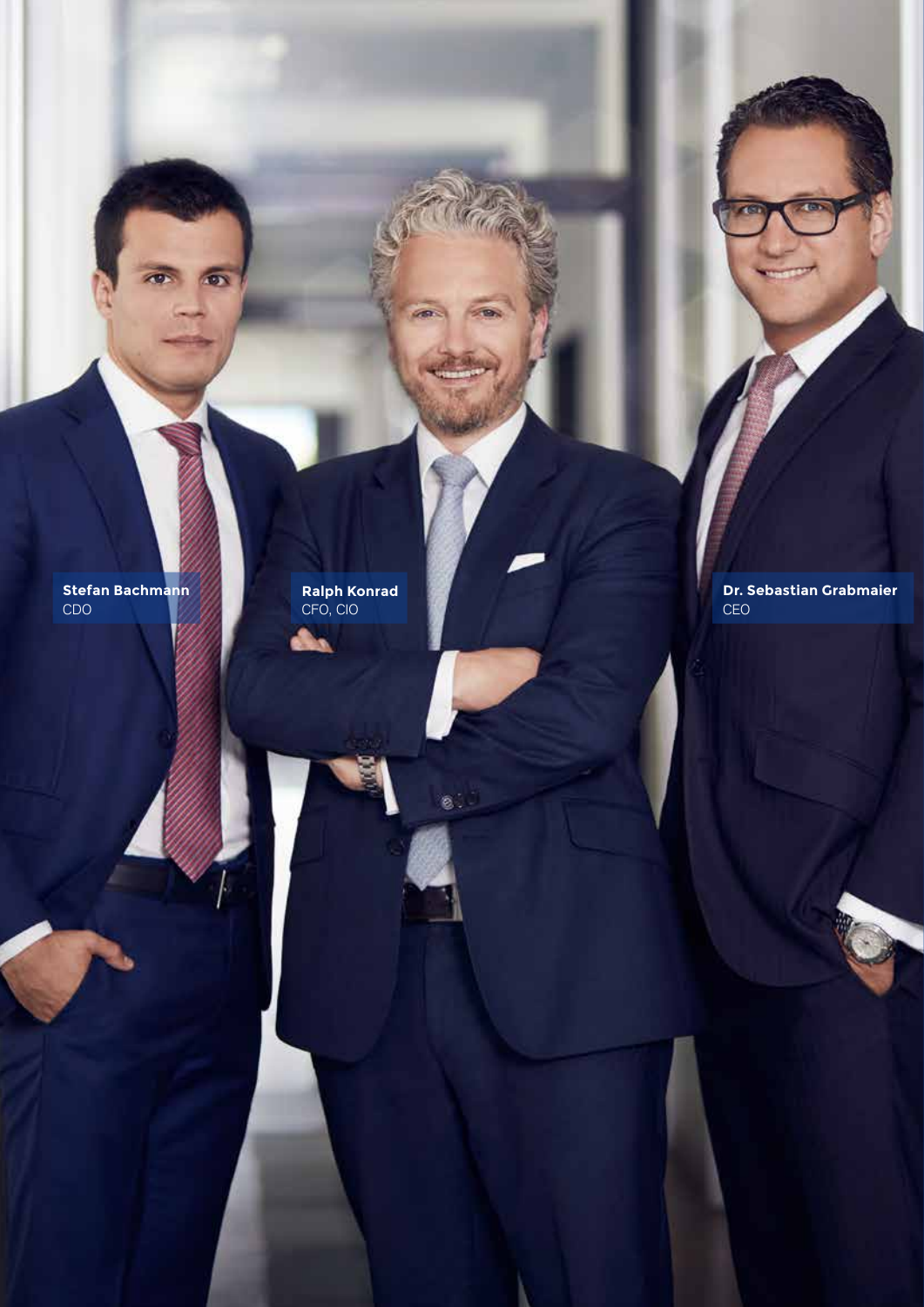# **Management Board letter to shareholders**

#### **DEAR SHAREHOLDERS, DEAR BUSINESS PARTNERS,**

JDC Group AG boosted its growth and profits significantly in the first nine months 2021.

Consolidated revenues grew around 19 percent to EUR 103.1 million in the first nine months of 2021, while there was also a significant improvement in profits, with the Advisortech and Advisory divisions again both contributuing to th growth in revenues and profits.

#### **Important steps during the third quarter of 2021**

In the third quarter, JDC Group AG announced another important step in the development of the company:

#### JDC agrees on collaboration with Versicherungskammer group, and resolves to increase capital while disapplying shareholders' subscription rights

JDC Group AG and Germany's largest public insurance company Versicherungskammer Bayern Versicherungsanstalt des öffentlichen Rechts (Versicherungskammer) have agreed on a wide-ranging collaboration in connection with S-Versicherungsmanager, a central IT system providing sales support for savings banks. The two parties signed a long-term framework collaboration agreement in September.

As already agreed in the case of Provinzial and its affiliated savings banks, JDC's platform technology is to become the engine room for transaction processing/settlement and back office functionalities behind S-Versicherungsmanager. This is where all third-party insurance contracts – those not included in Versicherungskammer's product range – will be processed/settled and administered.

To safeguard the long-term collaboration, Versicherungskammer has acquired a strategic shareholding in JDC Group AG, which demonstrates the seriousness of this groundbreaking collaboration for JDC Group. The participation has generated an additional EUR 10.6 million in equity for JDC Group AG.

This gives JDC Group AG access to the third-party insurance business of up to 200 savings banks with huge business potential in the business regions of Provinzial and of Versicherungskammer.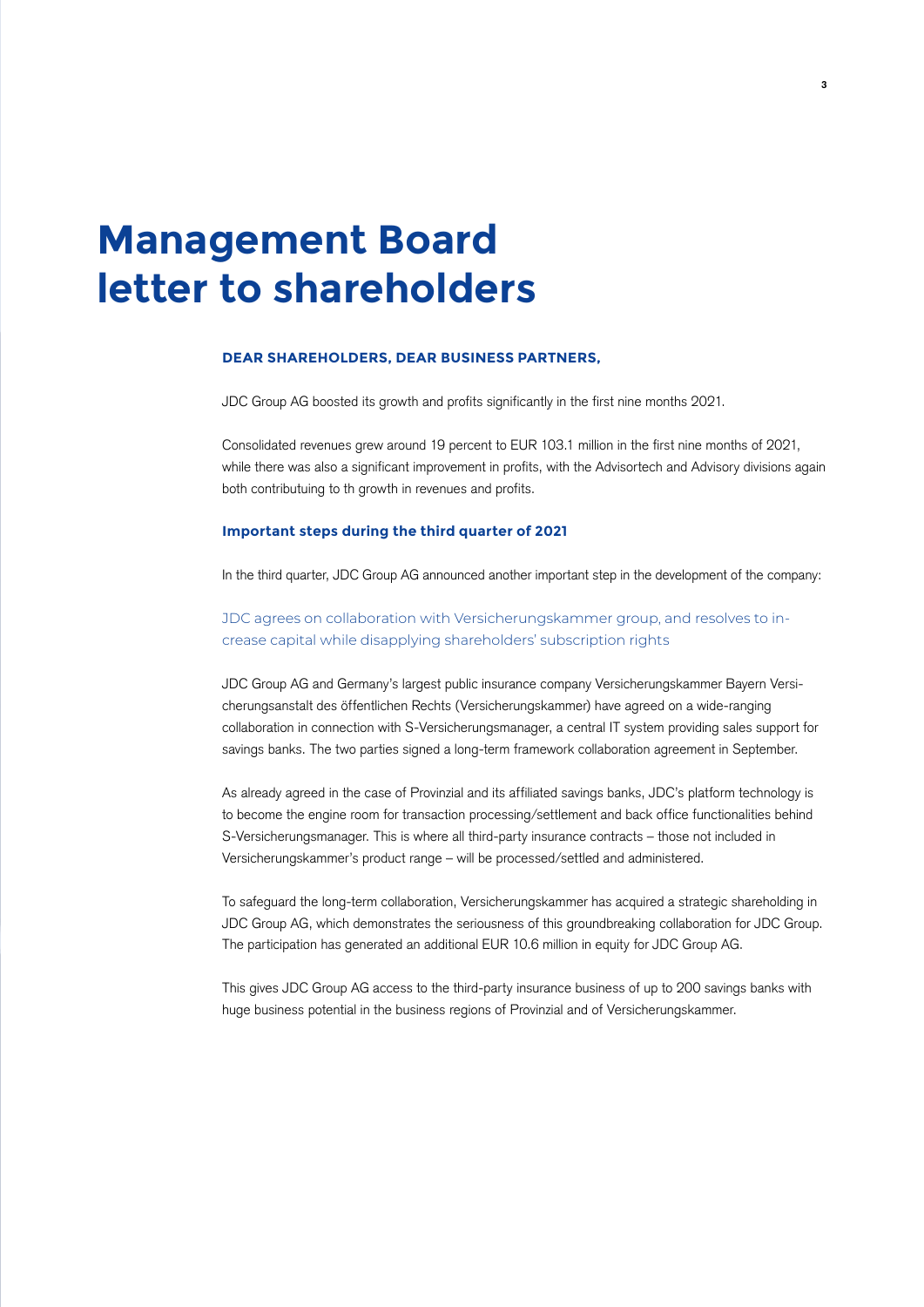#### **Results for the first nine months and the third quarter of 2021**

Consolidated revenues increased by around 19 percent in the first nine months of 2021, to EUR 103.1 million (first nine month 2020: EUR 86.5 million). In the third quarter, there was an even steeper increase of around 25 percent in revenues, which amounted to EUR 34.4 million as against EUR 27.7 million in the same quarter of 2020.

Earnings before interest, tax, depreciation and amortisation (EBITDA) were up by around 45 percent in the first nine month of 2021, at kEUR 5,349 (first nine month of 2020: kEUR 3,697). The third quarter saw EBITDA leap by around 79 percent to kEUR 1,006 (third quarter of 2020: kEUR 563).

Earnings before interest and tax (EBIT) multiply to kEUR 1,543 in the first nine month of 2021 (first nine month of 2020: kEUR 286). In the third quarter there was also a significant year-on-year increase in EBIT, at kEUR –371 compared with kEUR –661 in 2020.

The consolidated profit increased to kEUR 188 in the first nine month of 2021 (first nine month of 2020: kEUR –857). The consolidated profit for the third quarter rose to kEUR –792, compared with kEUR –1.047 in 2020.

Equity was EUR 27.5 million as at 30 September 2021. Due to a significant increase in the balance sheet total as a result of the first-time consolidation of acquired companies, the equity ratio is 26.3 percent (31 December 2020: EUR 27.3 million and 29.7 percent).

| in kEUR                 | Q3/2021<br><b>kEUR</b> | Q3/2020<br><b>kEUR</b> | Changes<br>compared to<br>previous year<br>in $%$ | 30/09/2021<br><b>kEUR</b> | 30/09/2020<br><b>kEUR</b> | Changes<br>compared to<br>previous year<br>in $%$ |
|-------------------------|------------------------|------------------------|---------------------------------------------------|---------------------------|---------------------------|---------------------------------------------------|
| Revenues                | 34,440                 | 27,662                 | 24.5                                              | 103,051                   | 86.482                    | 19.2                                              |
| - thereof Advisortech   | 27,879                 | 22,138                 | 25.9                                              | 84,328                    | 71,703                    | 17.6                                              |
| - thereof Advisory      | 8,885                  | 7,292                  | 21.8                                              | 26,176                    | 21,290                    | 22.9                                              |
| - thereof Holding/Cons. | $-2,324$               | $-1,768$               | $-31.4$                                           | $-7,453$                  | $-6,511$                  | $-14.5$                                           |
| <b>EBITDA</b>           | 1,006                  | 563                    | 78.7                                              | 5,349                     | 3,697                     | 44.7                                              |
| <b>EBIT</b>             | $-371$                 | $-661$                 | 43.9                                              | 1,543                     | 286                       | >100                                              |
| <b>EBT</b>              | $-749$                 | $-1,052$               | 28.8                                              | 425                       | $-832$                    | >100                                              |
| Net profit              | $-792$                 | $-1,047$               | 24.4                                              | 188                       | $-857$                    | >100                                              |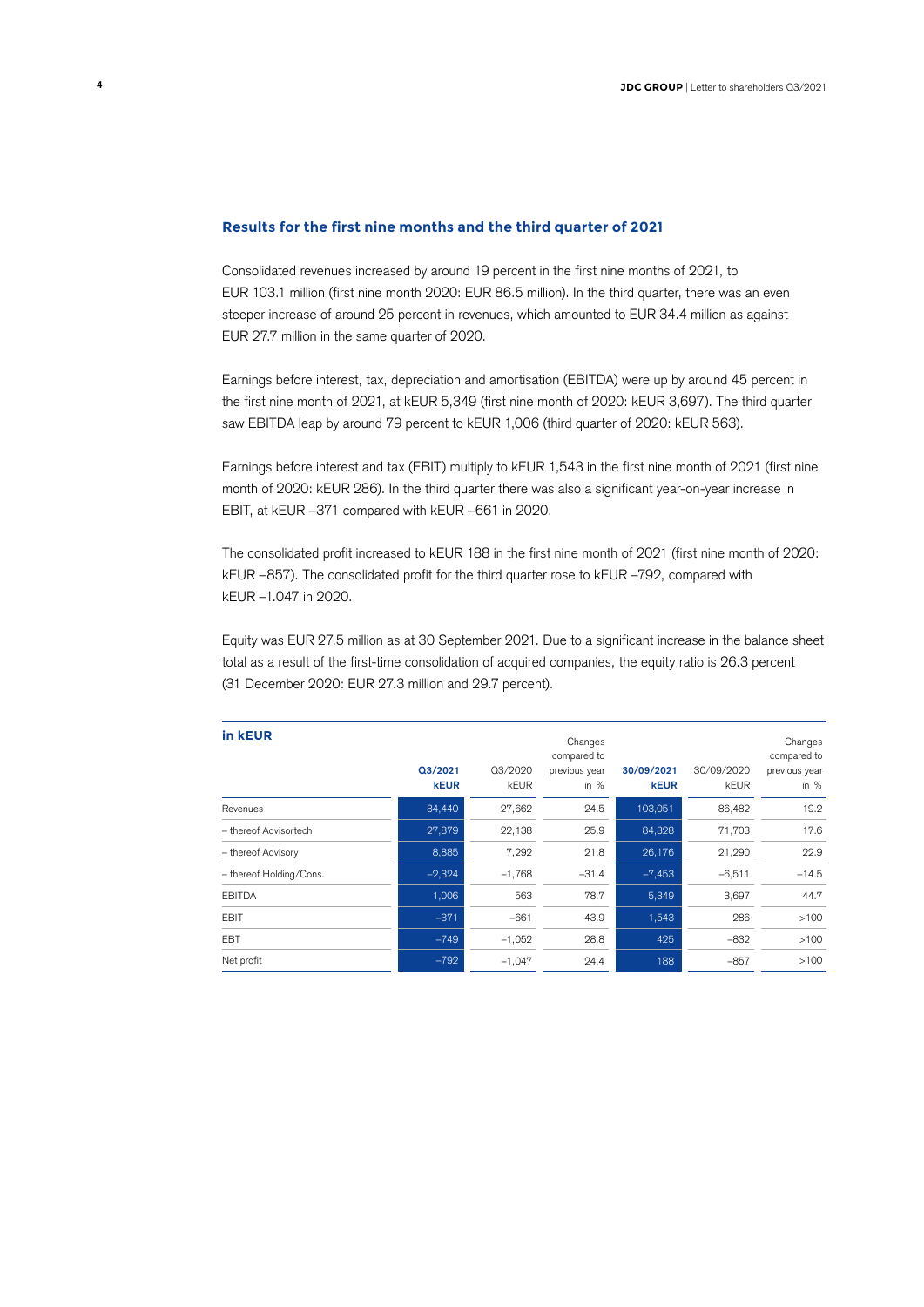The performance of the individual segments was as follows:

#### ADVISORTECH

The revenues generated by the Advisortech segment grew around 18.0 percent in the first nine months of 2021, to EUR 84.3 million (first nine months of 2020: EUR 71.7 million). Third quarter revenues were up around 26 percent year on year, at EUR 27.9 million, compared with 22.1 million in the same quarter of 2020.

Owing to the acquisition of MORGEN & MORGEN GmbH and the establishment of Einfach Gut Versichert GmbH (EGV) – the joint venture with Provinzial – extraordinary expenses were incurred during the financial year. These amounted to kEUR 150 in the third quarter, and roughly kEUR 350 over the first nine months.

Earnings before interest, tax, depreciation and amortisation (EBITDA) for the first nine months, adjusted for these extraordinary expenses, were up again year on year at EUR 5.9 million. This represents an increase of around 28 percent on the comparative figure of EUR 4.6 million for the previous year. Third-quarter EBITDA adjusted for the extraordinary expenses rose by around 37 percent to EUR 1.2 million (third quarter 2020: EUR 0.9 million).

Adjusted earnings before interest and tax (EBIT) for the first nine months of 2021 were up by around 61 percent at EUR 3.1 million (first nine months of 2020: EUR 1.9 million). The adjusted third-quarter EBIT also shows a year-on-year increase, at EUR 0.2 million compared with EUR 0 in the previous year.

#### ADVISORY

In the Advisory segment, revenues in the first nine months of 2021 grew significantly by around 23 percent year-on-year to EUR 26.2 million (first nine months of 2020: EUR 21.3 million). Revenues for the third quarter increased to EUR 8.9 million, compared with EUR 7.3 million and therefore by 22 percent.

Earnings before interest, tax, depreciation and amortisation (EBITDA) in the Advisory segment have significantly improved to EUR 1.6 million in the first nine months of 2021 (first nine months of 2020: EUR 0.6 million). EBITDA rose to EUR 0.7 million in the third quarter of the current year (third quarter of 2020: EUR 0.2 million).

Earnings before interest and tax (EBIT) were also up in the first nine months of 2021 and stood at EUR 0.8 million (first nine months of 2020: EUR 0.0 million). EBIT increased to EUR 0.4 million in the third quarter of 2021 (third quarter of 2020: EUR 0.0 million).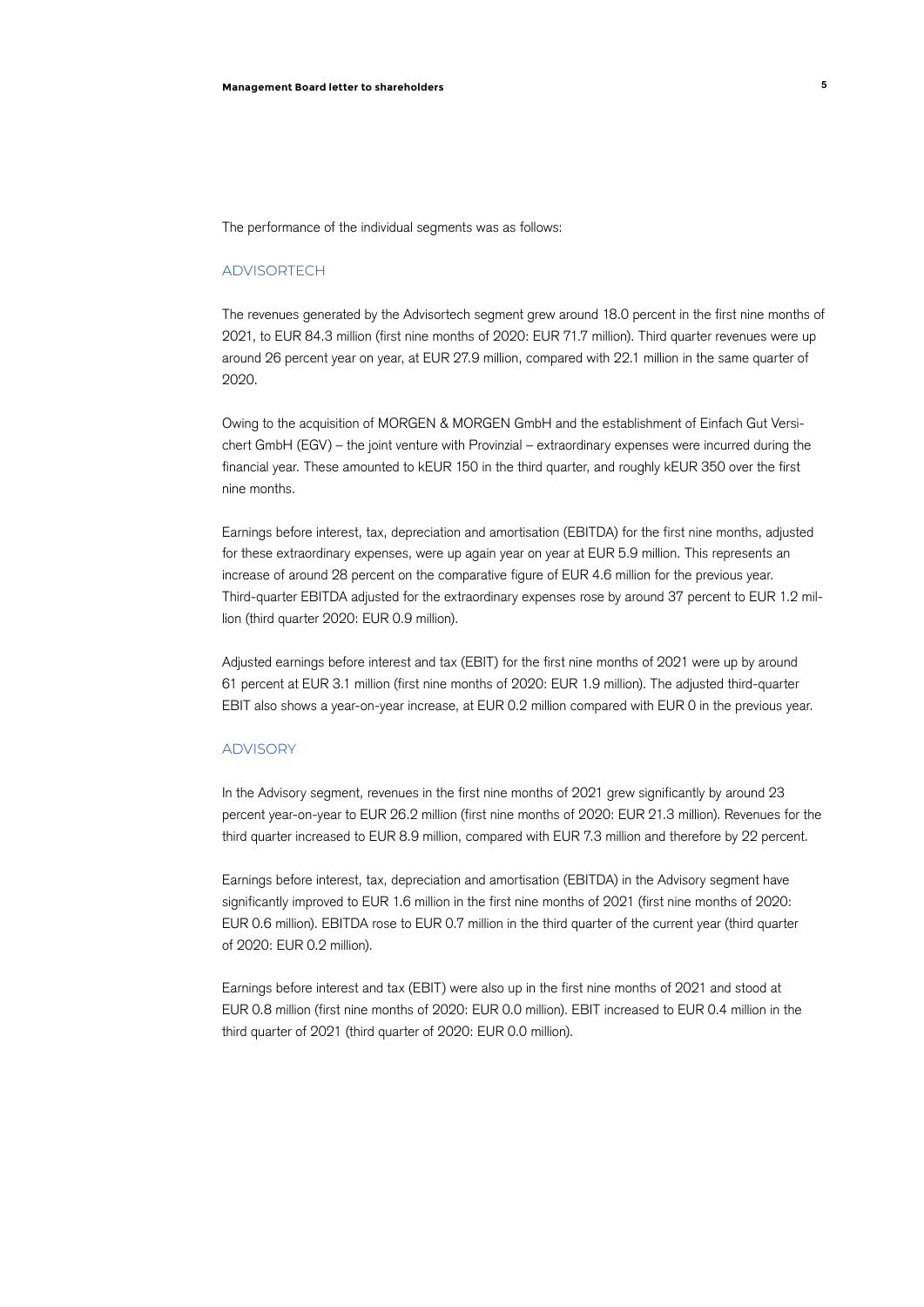#### **Outlook**

For the financial year 2021, we confirm our positive assessment and continue to expect revenue of EUR 140 to 145 million and EBITDA of more than EUR 8 million.

The integration of the MORGEN & MORGEN tools into the JDC platform during 2022 will add further innovative features to the JDC platform and make it even more appealing.

In the long term, the large-scale projects secured – particularly those involving S-Versicherungsmanager – will lead to significant business expansion along with considerable economies of scale. This means we can also expect continuous revenue growth in the coming years, accompanied by an even greater increase in profit.

#### **Thanks to our employees and shareholders**

Finally, we would like once again to thank in particular our staff and the distribution partners of JDC Group AG and of our subsidiaries, as it is on their commitment and motivation that our success is based.

We would particularly like to thank our former supervisory board member and major shareholder Klemens Hallmann, who supported JDC Group AG with his capital and advice over many years and was involved in many groundbreaking decisions.

Thanks are also due to our shareholders, who believe in our business model and provide reassuring support to the Management and Supervisory Boards.

We very much hope that we can enjoy your continued support.

Yours sincerely

Sebastian Grabmaier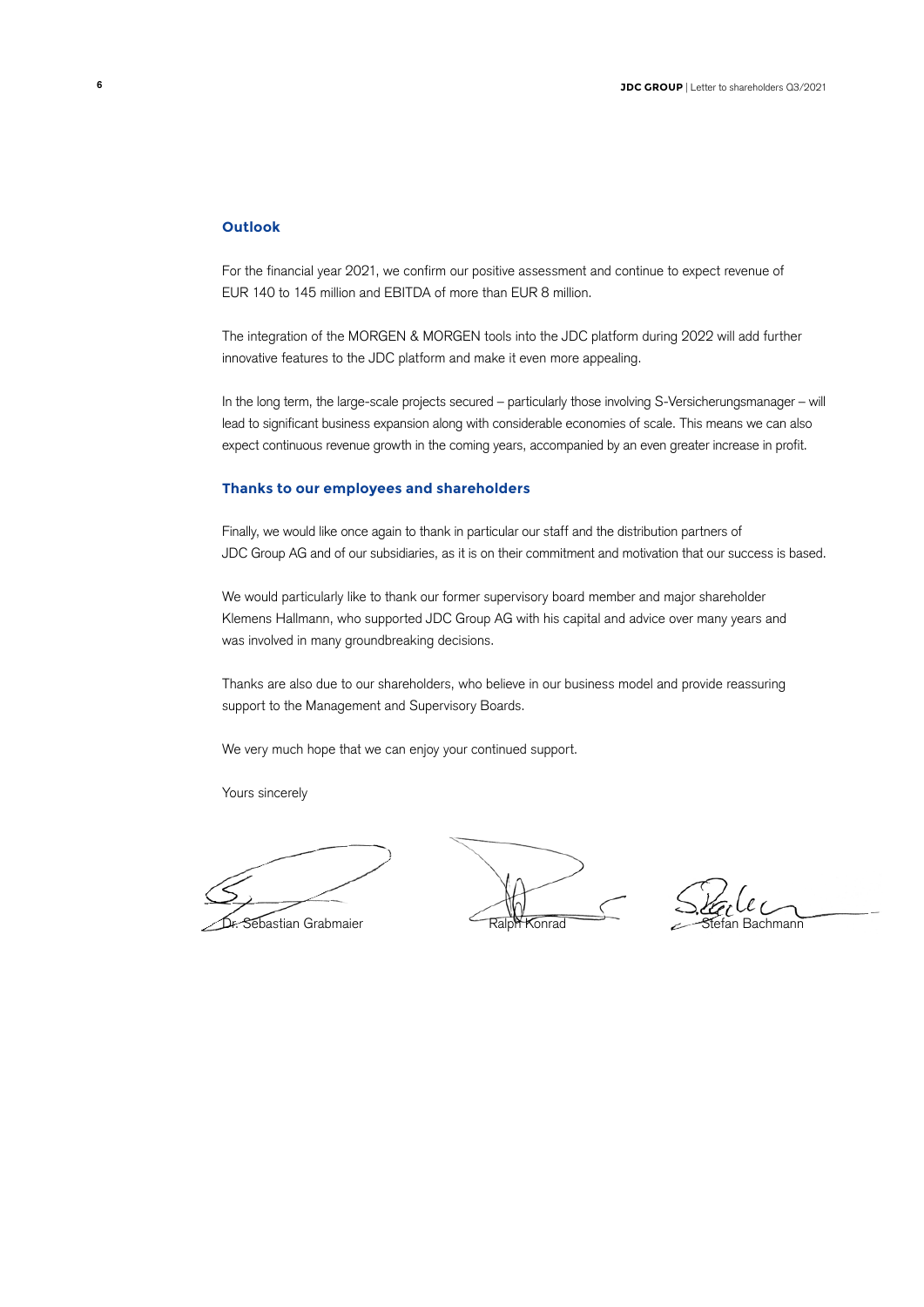**Consolidated financial statements**

# **Consolidated income statement**

|     |                                                      | $03/2021*$<br><b>kEUR</b> | Q3/2020<br><b>kEUR</b> | $01/01/-$<br>30/09/2021*<br><b>kEUR</b> | $01/01/-$<br>30/09/2020<br><b>kEUR</b> |
|-----|------------------------------------------------------|---------------------------|------------------------|-----------------------------------------|----------------------------------------|
| 1.  | Commission income                                    | 34,440                    | 27,662                 | 103,051                                 | 86,482                                 |
| 2.  | Capitalised services                                 | 272                       | 297                    | 850                                     | 777                                    |
| 3.  | Other operating income                               | 65                        | 272                    | 102                                     | 420                                    |
| 4.  | Commission expenses                                  | $-24,889$                 | $-20,822$              | $-75,262$                               | $-63,390$                              |
| 5.  | Personnel expenses                                   | $-5,943$                  | $-4,778$               | $-15,763$                               | $-13,712$                              |
| 6.  | Depreciation and amortisation of tangible and        |                           |                        |                                         |                                        |
|     | intangible assets                                    | $-1,377$                  | $-1,224$               | $-3,806$                                | $-3,411$                               |
| 7.  | Other operating expenses                             | $-2,939$                  | $-2,068$               | $-7,629$                                | $-6,880$                               |
| 8.  | Other interest and similar income                    | 4                         | $\Omega$               | 5                                       | 11                                     |
| 9.  | Interest and similar expenses                        | $-382$                    | $-391$                 | $-1,123$                                | $-1,129$                               |
| 10. | <b>Operating profit/loss</b>                         | $-749$                    | $-1,052$               | 425                                     | $-832$                                 |
|     |                                                      |                           |                        |                                         |                                        |
| 11. | Income tax expenses                                  | $-42$                     | 30                     | $-234$                                  | 24                                     |
| 12. | Other tax expenses                                   | $-1$                      | $-25$                  | $-3$                                    | $-49$                                  |
|     |                                                      |                           |                        |                                         |                                        |
|     | 13. Net profit                                       | $-792$                    | $-1,047$               | 188                                     | $-857$                                 |
|     | attributable to shares without controlling interests | $-9$                      | $\Omega$               | $-9$                                    | $\Omega$                               |
|     | attributable to parent company                       | $-783$                    | $-1,047$               | 197                                     | $-857$                                 |
|     |                                                      |                           |                        |                                         |                                        |
|     | 14. Earnings per share                               | $-0.06$                   | $-0.08$                | 0.02                                    | $-0.07$                                |

\*The income statement contains preliminary figures with regard to the purchase price allocation for acquired companies in accordance with IFRS 3.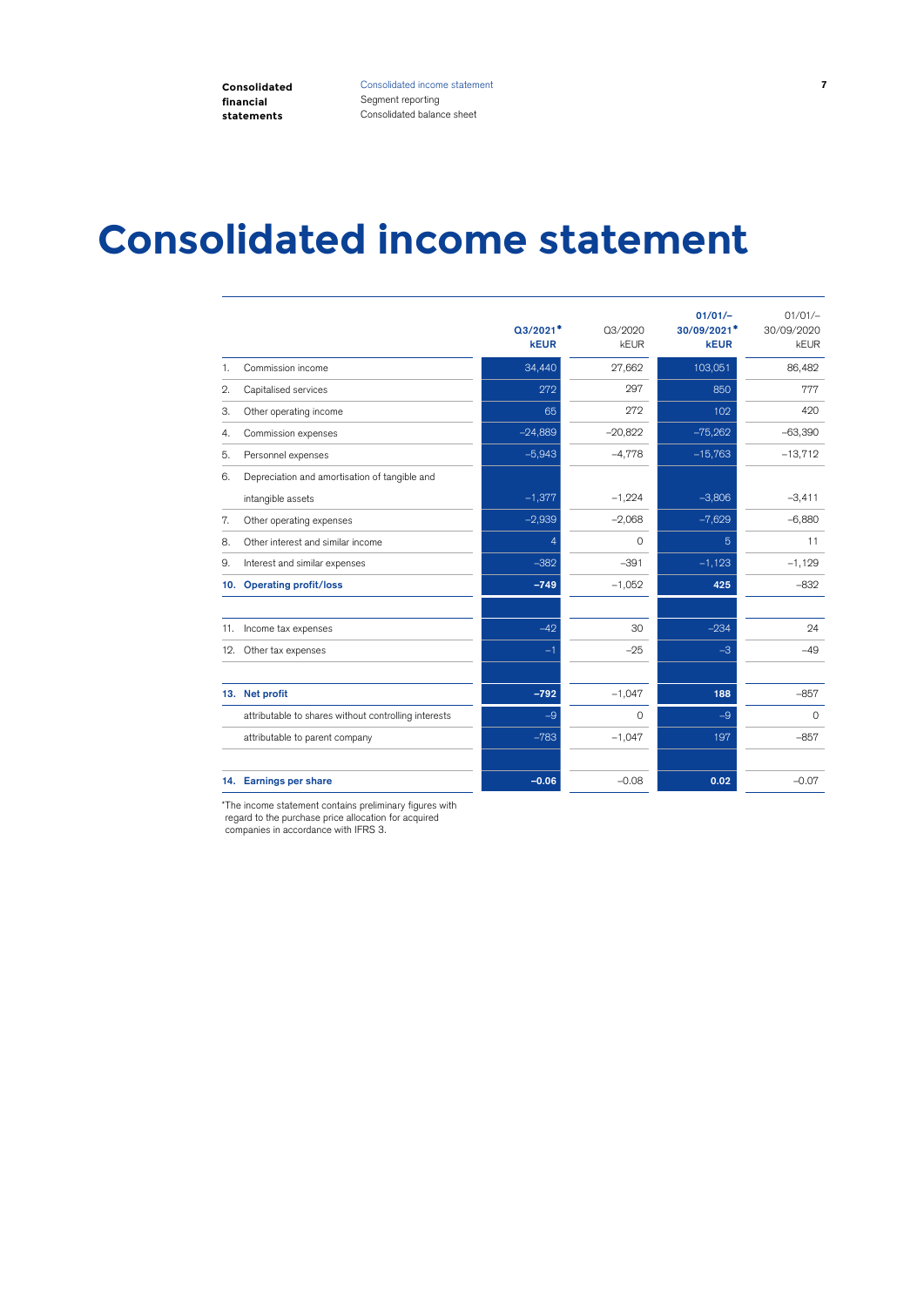# **Segment reporting 30 September 2021**

|                                             | <b>Advisortech</b>        |                    | <b>Advisory</b>           |                    |  |
|---------------------------------------------|---------------------------|--------------------|---------------------------|--------------------|--|
|                                             |                           |                    |                           |                    |  |
|                                             | 30/09/2021<br><b>kEUR</b> | 30/09/2020<br>kEUR | 30/09/2021<br><b>kEUR</b> | 30/09/2020<br>kEUR |  |
| Segment income                              |                           |                    |                           |                    |  |
| Commission income                           | 84,328                    | 71,703             | 26,176                    | 21,290             |  |
| of which with other segments                | 967                       | 858                | 6,586                     | 5,656              |  |
| <b>Total segment income</b>                 | 84,328                    | 71,703             | 26,176                    | 21,290             |  |
| Capitalised services                        | 850                       | 777                |                           | $\overline{0}$     |  |
| Other income                                | 52                        | 402                | 50                        | 21                 |  |
| <b>Segment expenses</b>                     |                           |                    |                           |                    |  |
| Commissions                                 | $-63,455$                 | $-54,013$          | $-18,829$                 | $-15,336$          |  |
| Personnel expenses                          | $-10,522$                 | $-9,032$           | $-3,174$                  | $-2,914$           |  |
| Depreciation and amortisation               | $-2,767$                  | $-2,659$           | $-821$                    | $-648$             |  |
| Other                                       | $-5,714$                  | $-5,240$           | $-2,625$                  | $-2,416$           |  |
| <b>Total segment expenses</b>               | $-82,458$                 | $-70,944$          | $-25,449$                 | $-21,314$          |  |
| <b>EBIT</b>                                 | 2,772                     | 1,938              | 777                       | $-3$               |  |
| <b>EBITDA</b>                               | 5,539                     | 4,597              | 1,598                     | 645                |  |
| Income from investments                     |                           | $\circ$            | 1,299                     | $\overline{0}$     |  |
| Other interest and similar income           | 366                       | 559                |                           | 9                  |  |
| Yield on other securities                   |                           | $\circ$            |                           | $\circ$            |  |
| Depreciation of financial assets            |                           | $\circ$            |                           | $\overline{0}$     |  |
| Other interest and similar expenses         | $-1,269$                  | $-1,344$           | $-436$                    | $-450$             |  |
| <b>Financial result</b>                     | $-903$                    | $-785$             | $-436$                    | $-441$             |  |
| Segment earnings before tax (EBT)           | 1,869                     | 1,153              | 341                       | $-444$             |  |
| Tax expenses                                | 194                       | 100                | $-442$                    | $-138$             |  |
| Segment net profit                          | 2,063                     | 1,253              | $-101$                    | $-582$             |  |
| Minority interests                          |                           | $\circ$            |                           | $\overline{0}$     |  |
| Segment net profit after minority interests | 2,072                     | 1,253              | $-101$                    | $-582$             |  |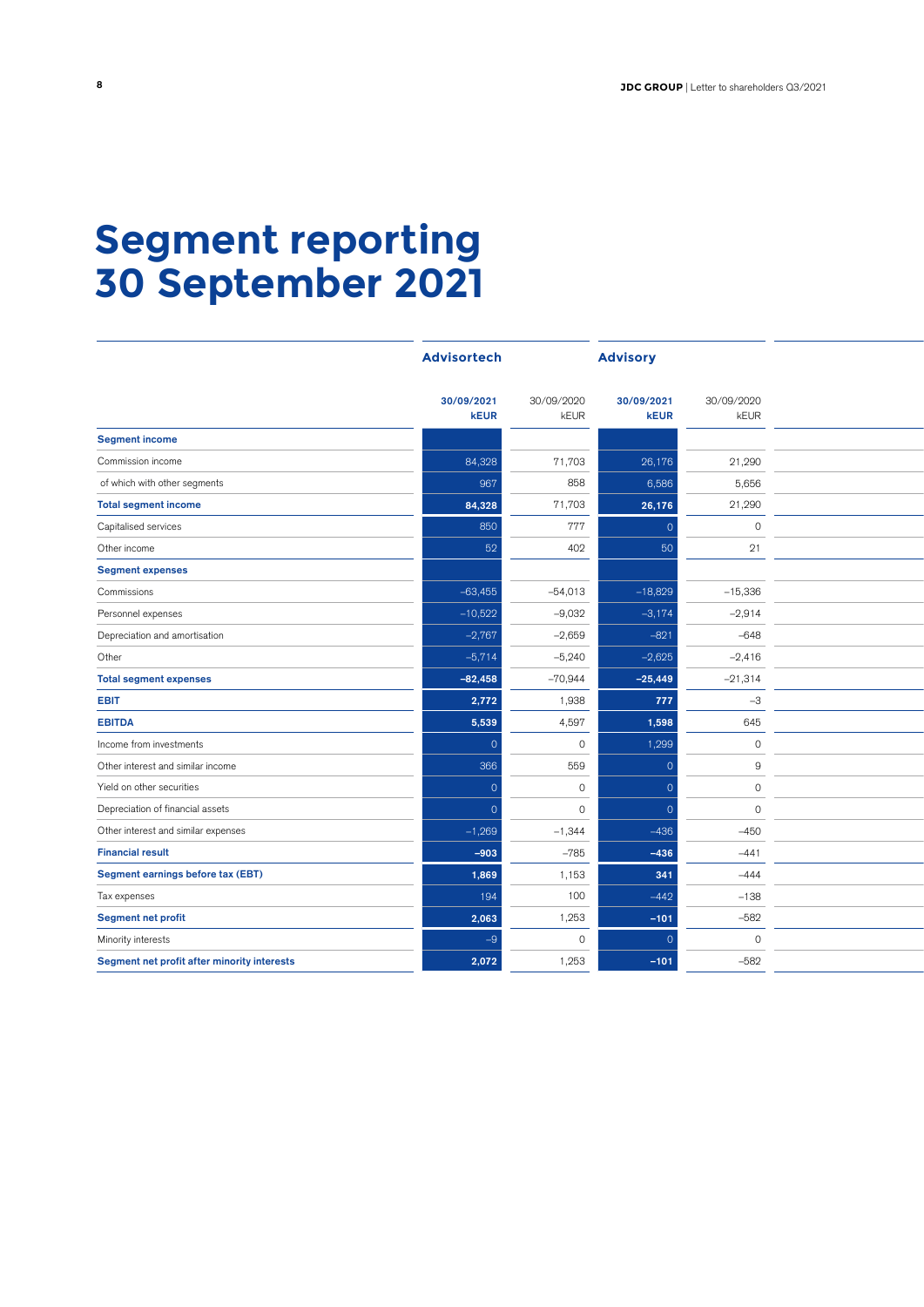**financial statements**

**Consolidated Consolidated income statement 9 9** Segment reporting Consolidated balance sheet

| <b>Holding</b>            |                    | <b>Total reportable</b><br>segments |                    | <b>Transfer</b>           |                     | <b>Total</b>       |                                            |
|---------------------------|--------------------|-------------------------------------|--------------------|---------------------------|---------------------|--------------------|--------------------------------------------|
| 30/09/2021<br><b>kEUR</b> | 30/09/2020<br>kEUR | 30/09/2021<br><b>kEUR</b>           | 30/09/2020<br>kEUR | 30/09/2021<br><b>kEUR</b> | 30/09/2020<br>kEUR  | 30/09/2021<br>kEUR | 30/09/2020<br>$\mathsf{kEUR}$              |
|                           |                    |                                     |                    |                           |                     |                    |                                            |
| 1,577                     | 1,150              | 112,081                             | 94,143             | $-9,030$                  | $-7,661$            | 103,051            | 86,482                                     |
| 1,477                     | 1,147              | 9,030                               | 7,661              | $-9,030$                  | $-7,661$            | -C                 | $\circ$                                    |
| 1,577                     | 1,150              | 112,081                             | 94,143             | $-9,030$                  | $-7,661$            | 103,051            | 86,482                                     |
|                           | $\circ$            | 850                                 | 777                | $\Omega$                  | $\circ$             | 850                | 777                                        |
|                           | $\circ$            | $102$                               | 423                | $\Omega$                  | $-3$                | 102                | 420                                        |
|                           |                    |                                     |                    |                           |                     |                    |                                            |
|                           | $\circ$            | $-82,284$                           | $-69,349$          | 7,022                     | 5,959               | $-75,262$          | $-63,390$                                  |
| $-2,067$                  | $-1,766$           | $-15,763$                           | $-13,712$          | $\Omega$                  | $\circ$             | $-15,763$          | $-13,712$                                  |
| $-218$                    | $-104$             | $-3,806$                            | $-3,411$           | $\Omega$                  | $\circ$             | $-3,806$           | $-3,411$                                   |
| $-1,299$                  | $-929$             | $-9,638$                            | $-8,585$           | 2,008                     | 1,705               | $-7,630$           | $-6,880$                                   |
| $-3,584$                  | $-2,799$           | $-111,491$                          | $-95,057$          | 9,030                     | 7,664               | $-102,461$         | $-87,393$                                  |
| $-2,007$                  | $-1,649$           | 1,543                               | 286                | $\overline{0}$            | $\circ$             | 1,543              | 286                                        |
| $-1,789$                  | $-1,545$           | 5,349                               | 3,697              | $\Omega$                  | $\circ$             | 5,349              | 3,697                                      |
|                           | $\circ$            | 1,299                               | $\circ$            | $-1,299$                  | $\circ$             | $\cup$             | $\mathsf{O}\xspace$                        |
| 663                       | 603<br>$\circ$     | 1,029                               | 1,171<br>$\circ$   | $-1,024$                  | $-1,160$<br>$\circ$ |                    | 11                                         |
|                           | $\circ$            | $\Omega$<br>$\Omega$                | $\circ$            | $\cap$                    | $\circ$             | $\Omega$           | $\mathsf{O}\xspace$<br>$\mathsf{O}\xspace$ |
| $-442$                    | $-495$             | $-2,147$                            | $-2,289$           | $\Omega$<br>1,024         | 1,160               | $-1,123$           |                                            |
| 221                       | 108                | $-1,118$                            | $-1,118$           | $\mathbf{0}$              | $\circ$             | $-1,118$           | $-1,129$<br>$-1,118$                       |
| $-1,786$                  | $-1,541$           | 424                                 | $-832$             | $\Omega$                  | $\circ$             | 424                | $-832$                                     |
| 11                        | 13                 | $-237$                              | $-25$              | $\cap$                    | $\circ$             | $-237$             | $-25$                                      |
| $-1,775$                  | $-1,528$           | 188                                 | $-857$             | $\Omega$                  | $\circ$             | 188                | $-857$                                     |
|                           | $\circ$            | $-9$                                | $\circ$            | $\cap$                    | $\circ$             | $-9$               | $\mathsf{O}\xspace$                        |
| $-1,775$                  | $-1,528$           | 197                                 | $-857$             | $\mathbf{0}$              | $\circ$             | 197                | $-857$                                     |
|                           |                    |                                     |                    |                           |                     |                    |                                            |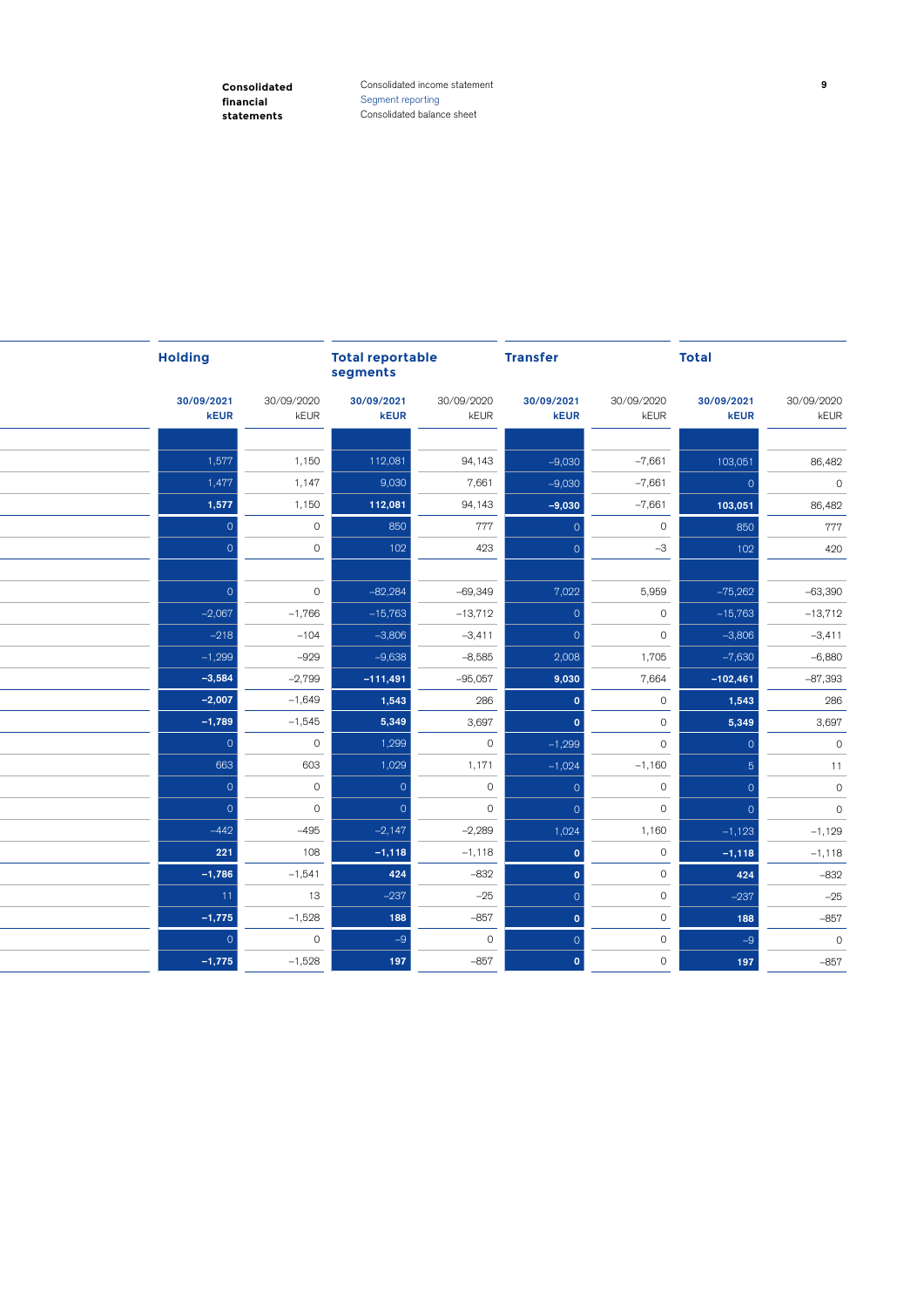## **Segment reporting Quarters**

|                                             | Advisortech            |                 | <b>Advisory</b> |                 |  |
|---------------------------------------------|------------------------|-----------------|-----------------|-----------------|--|
|                                             |                        |                 |                 |                 |  |
|                                             | Q3/2021<br><b>kEUR</b> | Q3/2020<br>kEUR | Q3/2021<br>kEUR | Q3/2020<br>kEUR |  |
| Segment income                              |                        |                 |                 |                 |  |
| Commission income                           | 27,879                 | 22,138          | 8,885           | 7,292           |  |
| of which with other segments                | 359                    | 237             | 2,066           | 1,534           |  |
| <b>Total segment income</b>                 | 27,879                 | 22,138          | 8,885           | 7,292           |  |
| Capitalised services                        | 272                    | 297             |                 | $\overline{0}$  |  |
| Other income                                | 26                     | 268             | 39              | $\overline{4}$  |  |
| <b>Segment expenses</b>                     |                        |                 |                 |                 |  |
| Commissions                                 | $-20,925$              | $-17,151$       | $-6,159$        | $-5,258$        |  |
| Personnel expenses                          | $-4,004$               | $-3,116$        | $-1,155$        | $-1,021$        |  |
| Depreciation and amortisation               | $-979$                 | $-923$          | $-323$          | $-233$          |  |
| Other                                       | $-2,203$               | $-1,562$        | $-911$          | $-819$          |  |
| <b>Total segment expenses</b>               | $-28,111$              | $-22,752$       | $-8,548$        | $-7,331$        |  |
| <b>EBIT</b>                                 | 66                     | $-49$           | 376             | $-35$           |  |
| <b>EBITDA</b>                               | 1,045                  | 874             | 699             | 198             |  |
| Income from investments                     |                        | $\circ$         | 1,299           | $\circ$         |  |
| Other interest and similar income           | 122                    | 179             |                 | $\overline{1}$  |  |
| Yield on other securities                   |                        | $\circ$         |                 | $\overline{0}$  |  |
| Depreciation of financial assets            |                        | $\circ$         |                 | $\circ$         |  |
| Other interest and similar expenses         | $-426$                 | $-427$          | $-148$          | $-145$          |  |
| <b>Financial result</b>                     | $-304$                 | $-248$          | $-148$          | $-144$          |  |
| Segment earnings before tax (EBT)           | $-238$                 | $-297$          | 228             | $-179$          |  |
| Tax expenses                                | -79                    | 55              | $-158$          | $-69$           |  |
| Segment net profit                          | $-159$                 | $-242$          | 70              | $-249$          |  |
| Minority interests                          |                        | $\circ$         |                 | $\overline{0}$  |  |
| Segment net profit after minority interests | $-150$                 | $-242$          | 70              | $-249$          |  |
|                                             |                        |                 |                 |                 |  |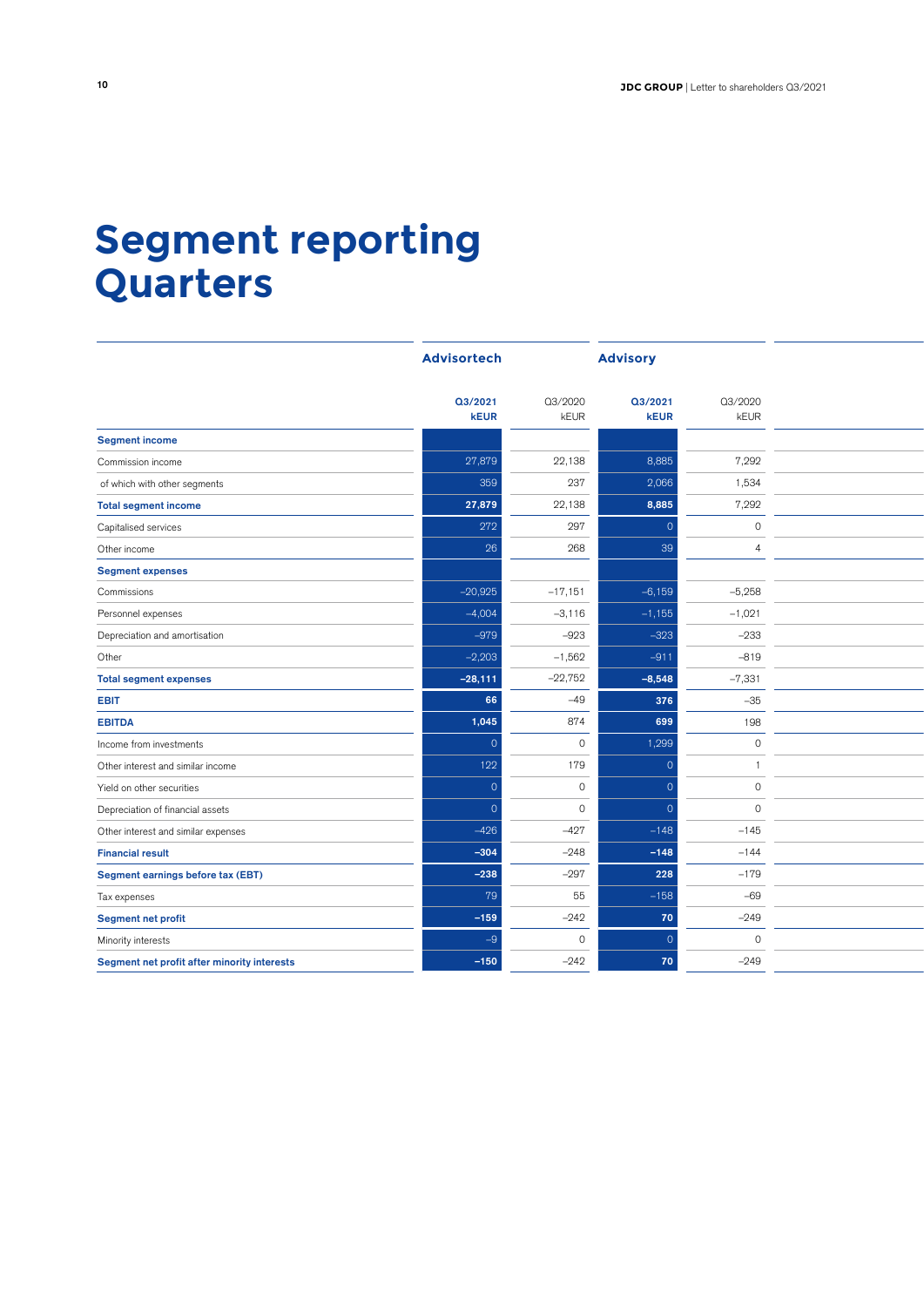**financial statements**

| <b>Holding</b>  |                 | <b>Total reportable</b><br>segments |                 | <b>Transfer</b>        |                 | <b>Total</b>           |                            |
|-----------------|-----------------|-------------------------------------|-----------------|------------------------|-----------------|------------------------|----------------------------|
| Q3/2021<br>kEUR | Q3/2020<br>kEUR | Q3/2021<br>kEUR                     | Q3/2020<br>kEUR | Q3/2021<br><b>kEUR</b> | Q3/2020<br>kEUR | Q3/2021<br><b>kEUR</b> | Q3/2020<br>$\mathsf{kEUR}$ |
|                 |                 |                                     |                 |                        |                 |                        |                            |
| 566             | 377             | 37,330                              | 29,807          | $-2,890$               | $-2,145$        | 34,440                 | 27,662                     |
| 466             | 374             | 2,891                               | 2,145           | $-2,890$               | $-2,145$        | $\Omega$               | $\circ$                    |
| 566             | 377             | 37,330                              | 29,807          | $-2,890$               | $-2,145$        | 34,440                 | 27,662                     |
|                 | $\circ$         | 272                                 | 297             | $\cap$                 | $\circ$         | 272                    | 297                        |
|                 | $\circ$         | 65                                  | 272             | $\cap$                 | $\circ$         | 65                     | 272                        |
|                 |                 |                                     |                 |                        |                 |                        |                            |
|                 | $\circ$         | $-27,084$                           | $-22,409$       | 2,195                  | 1,587           | $-24,889$              | $-20,822$                  |
| $-784$          | $-641$          | $-5,943$                            | $-4,778$        |                        | $\circ$         | $-5,943$               | $-4,778$                   |
| $-75$           | $-68$           | $-1,377$                            | $-1,224$        | $\cap$                 | $\circ$         | $-1,377$               | $-1,224$                   |
| $-520$          | $-245$          | $-3,634$                            | $-2,626$        | 695                    | 558             | $-2,939$               | $-2,068$                   |
| $-1,379$        | $-954$          | $-38,038$                           | $-31,037$       | 2,890                  | 2,145           | $-35,148$              | $-28,893$                  |
| $-813$          | $-577$          | $-371$                              | $-661$          | $\overline{0}$         | $\overline{0}$  | $-371$                 | $-661$                     |
| $-738$          | $-509$          | 1,006                               | 563             | $\Omega$               | $\circ$         | 1,006                  | 563                        |
|                 | $\circ$         | 1,299                               | $\circ$         | $-1,299$               | $\circ$         | $\Omega$               | $\circ$                    |
| 223             | 195             | 345                                 | 375             | $-341$                 | $-375$          |                        | $\circ$                    |
|                 | $\circ$         | $\Omega$                            | $\mathsf{O}$    |                        | $\circ$         | $\cap$                 | $\mathsf{O}$               |
|                 | $\circ$         | $\Omega$                            | $\circ$         | $\Omega$               | $\circ$         | $\Omega$               | $\circ$                    |
| $-149$          | $-194$          | $-723$                              | $-766$          | 341                    | 375             | $-382$                 | $-391$                     |
| 74              | $\overline{1}$  | $-378$                              | $-391$          | $\Omega$               | $\circ$         | $-378$                 | $-391$                     |
| $-739$          | $-576$          | $-749$                              | $-1,052$        | $\mathbf{0}$           | $\overline{0}$  | $-749$                 | $-1,052$                   |
| 36              | 19              | $-43$                               | 5               |                        | $\circ$         | $-43$                  | $\,$ 5 $\,$                |
| $-703$          | $-557$          | $-792$                              | $-1,047$        | $\Omega$               | $\circ$         | $-792$                 | $-1,047$                   |
|                 | $\circ$         | $-9$                                | $\circ$         |                        | $\circ$         | $-9$                   | $\circ$                    |
| $-703$          | $-557$          | $-783$                              | $-1,047$        | $\Omega$               | $\circ$         | $-783$                 | $-1,047$                   |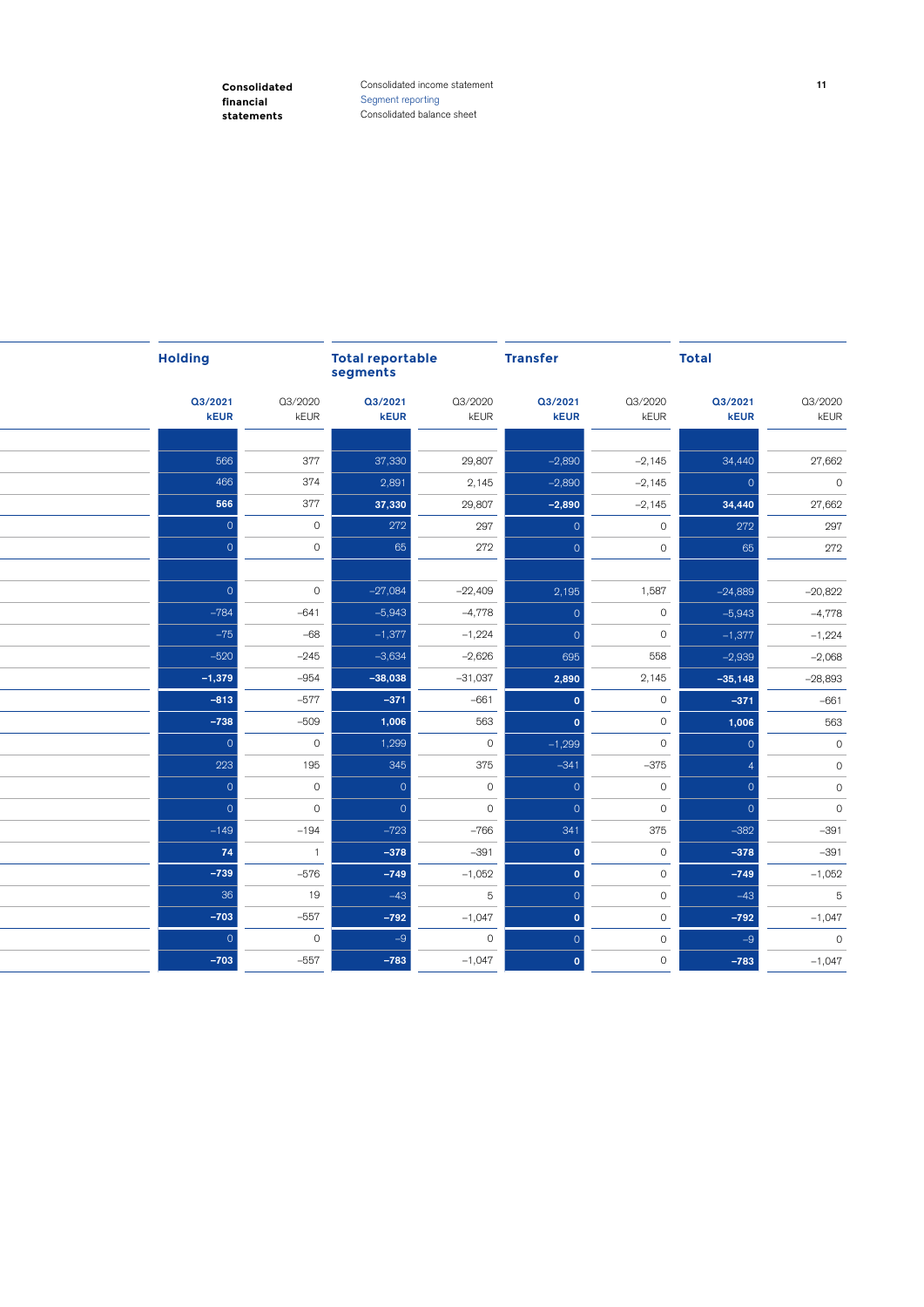# **Consolidated Balance Sheet**

| <b>Assets</b>                   |                           |                    |
|---------------------------------|---------------------------|--------------------|
|                                 | 30/09/2021<br><b>kEUR</b> | 31/12/2020<br>kEUR |
| <b>Non-current assets</b>       |                           |                    |
| Intangible assets               | 67,111                    | 47,930             |
| Fixed assets                    | 5,214                     | 5,117              |
| Financial assets                | 288                       | 216                |
|                                 | 72,613                    | 53,263             |
| Deferred taxes                  | 3,202                     | 3,552              |
| Long-term non-current assets    |                           |                    |
| Accounts receivable             | 1,124                     | 891                |
| Other assets                    | 896                       | 1,746              |
|                                 | 2,020                     | 2,637              |
|                                 |                           |                    |
| <b>Total non-current assets</b> | 77,835                    | 59,452             |
| <b>Current assets</b>           |                           |                    |
| Accounts receivable             | 14,274                    | 18,364             |
| Other assets                    | 2,258                     | 1,838              |
| Cash and cash equivalents       | 9,521                     | 11,718             |
| Deferred charges                | 499                       | 419                |
| <b>Total current assets</b>     | 26,552                    | 32,339             |
|                                 |                           |                    |
| <b>Total assets</b>             | 104,387                   | 91,791             |
|                                 |                           |                    |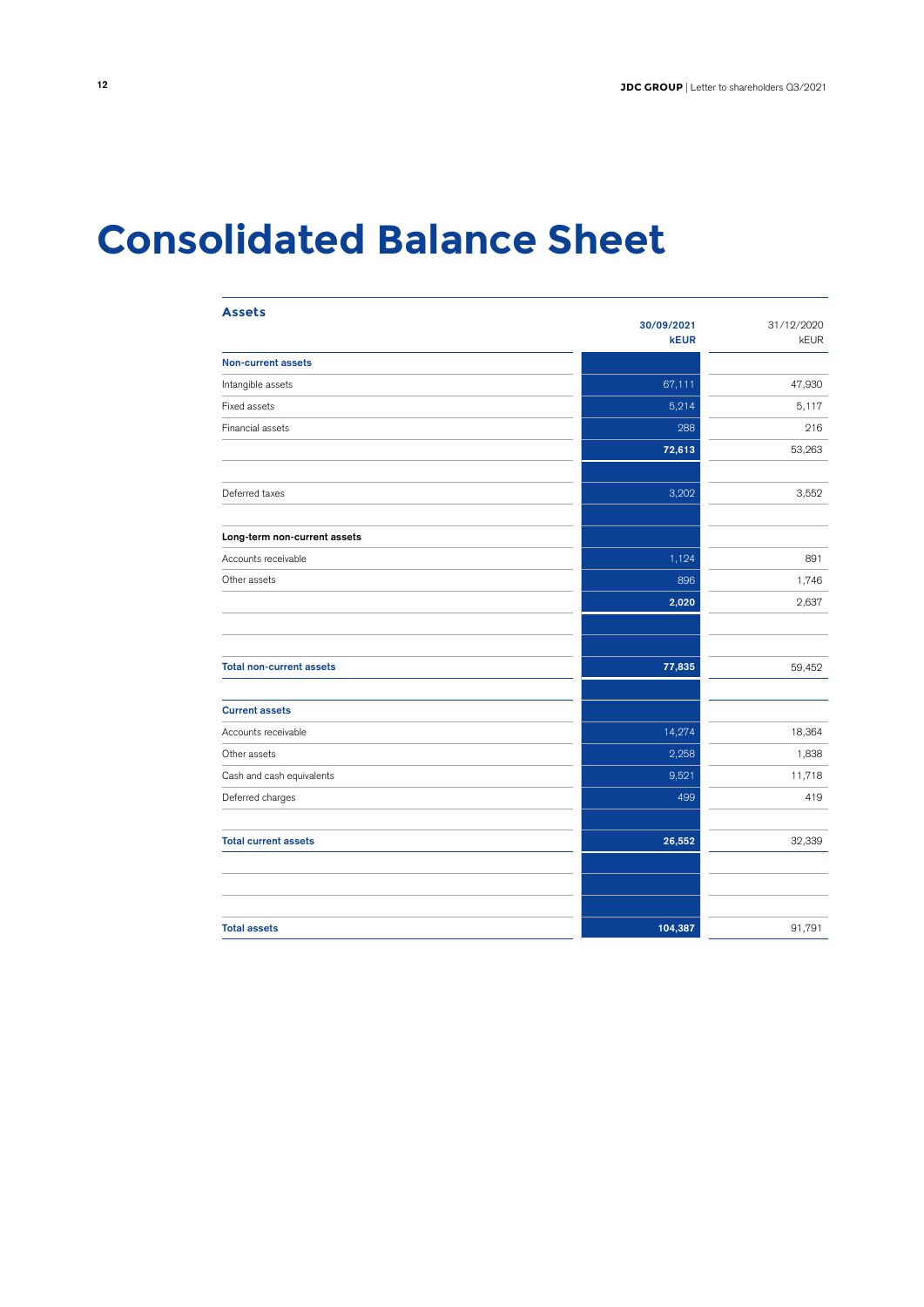**financial statements**

**Consolidated 13** Consolidated income statement Segment reporting Consolidated balance sheet

| <b>Liabilities</b>                   |                           |                    |
|--------------------------------------|---------------------------|--------------------|
|                                      | 30/09/2021<br><b>kEUR</b> | 31/12/2020<br>kEUR |
|                                      |                           |                    |
| <b>Equity</b>                        |                           |                    |
| Subscribed capital                   | 13,128                    | 13,128             |
| Own Shares                           | $-505$                    | $-505$             |
| Capital reserves                     | 19,064                    | 19,064             |
| Other retained earnings              | 423                       | 423                |
| Other equity components              | $-4,633$                  | $-4,822$           |
| <b>Total equity</b>                  | 27,477                    | 27,288             |
| <b>Non-current liabilities</b>       |                           |                    |
| Deferred taxes                       | 7,197                     | 4,140              |
| <b>Bonds</b>                         | 19,452                    | 19,337             |
| Liabilities due to banks             | 30                        | 33                 |
| Accounts payable                     | 11,135                    | 10,280             |
| Other liabilities                    | 3,542                     | 3,636              |
| Accruals                             | 1,643                     | 1,240              |
| <b>Total non-current liabilities</b> | 42,999                    | 38,666             |
| <b>Current liabilities</b>           |                           |                    |
| <b>Bonds</b>                         | $\overline{0}$            | $\circ$            |
| Accrued taxes                        | 497                       | 284                |
| Liabilities due to banks             | 1,112                     | 1,067              |
| Accounts payable                     | 16,161                    | 19,872             |
| Other liabilites                     | 15,446                    | 4,545              |
| Deferred income                      | 695                       | 69                 |
| <b>Total current liabilities</b>     | 33,911                    | 25,837             |
| <b>Total equity and liabilities</b>  | 104,387                   | 91,791             |